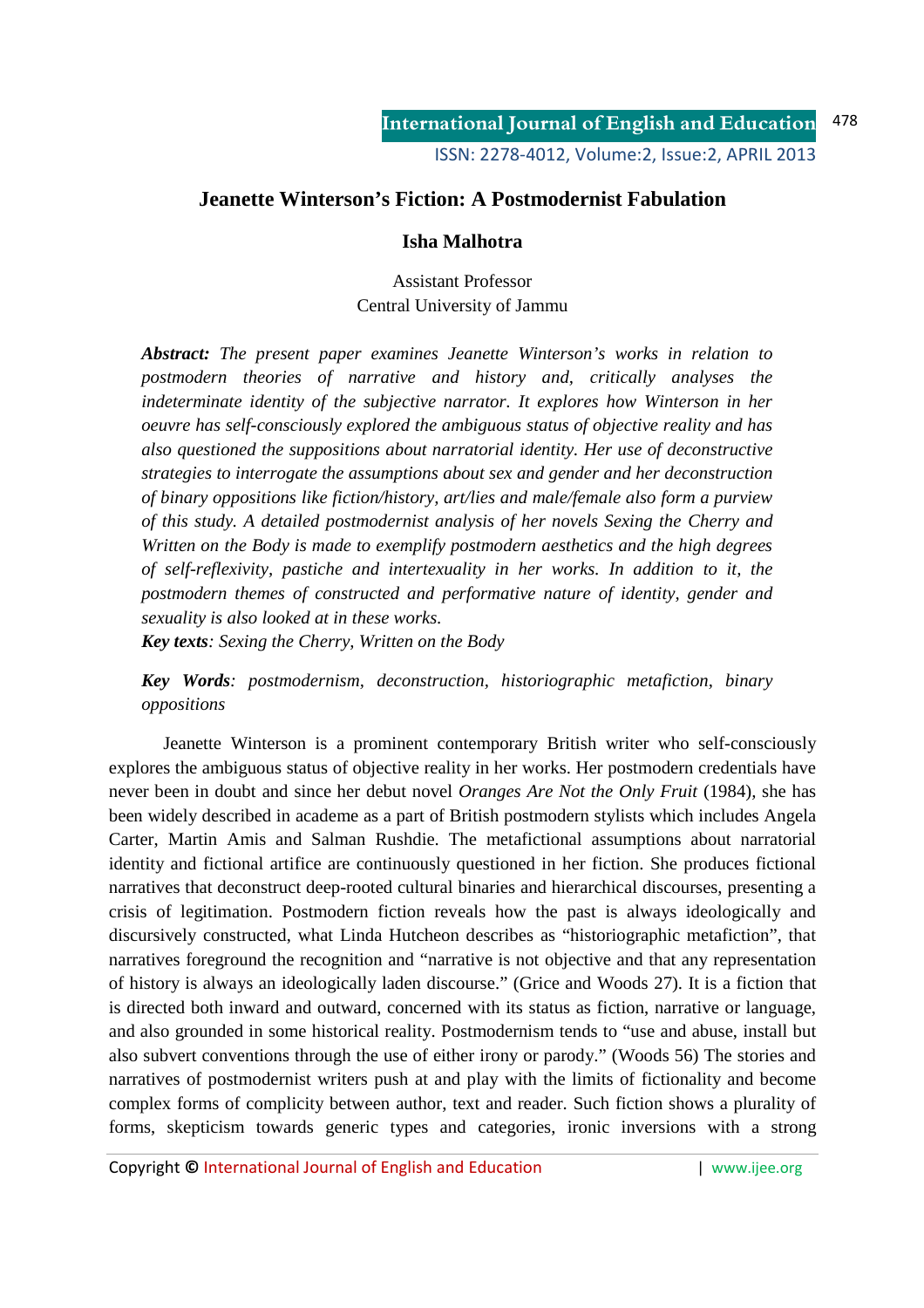inclination towards pastiche and parody, and a metafictional insistence on the unpredictability of the text's power to signify.

Winterson in her fiction constantly foregrounds narrativity, whether it is in the pattern of narrative or in the fictional representation of history. In an interview she once said: "People have an enormous need …to separate history, which is fact, from storytelling, which is not fact…and the whole push of my work has been to say, you cannot know which is which." (Harthill 1990). Her refrain throughout her novel *The Passion* says, "I'm telling you stories. Trust me" points directly to her assertion that the world is both fictive and historical. Similarly, Winterson's fictional works such as *The Passion*, *Sexing the Cherry* and *Written on the Body* combines the self-referentiality characteristic of metafiction and the pleasure in epistemological hesitation characteristic of the fantastic with a seemingly contradictory realism-enhancing interest in history and the traditional aspect of storytelling. Her novels not only seek to change the world, but to make one from language. Fiction, therefore, is no longer mimetic in her works but constructive and representation is no longer to be seen as a form of mirror-like reflection, but more a form of construction, of creating something new. So, postmodern fiction seeks to "insert the crevices of history, censored, forgotten, marginalized or otherwise eccentric aspects, and makes its narratives by supplementing history, by filling it out." (Grice and Woods 31).In *The PowerBook* section of her website she cautions that:

We can't go on writing traditional nineteenth century fiction, we have to recognise that modernism and postmodernism have changed the map, and any writer worth their weight in floppy discs will want to go on changing that map. I don't want to be a curator in the museum of Literature, I want to be part of what happens next.

The literary evolution – "the part of what happens next" – necessarily involves postmodernism, and Winterson's relationship to postmodernism remains complex, a "contested category". On the one hand, postmodernism conflicts with the more materialist, lesbian-feminist matrix of Winterson's work and on the other, her novels exemplify postmodern aesthetics, revealing high degrees of self-reflexivity, pastiche and intertexuality in addition to frequent mimetic and temporal dispersions. Her dominant themes and tropes which include existential contingency and spectacle, the performative nature of gender and identity, and the ontological burdens of love are also quintessentially postmodern.

In numerous essays Winterson has attacked the tenets of classical realism, and over the course of ten novels she has "evolved a signature blend of postmodern prose, a mélange of Linda Hutcheon's 'historiographic metafiction', Diane Elam's 'postmodern romance' and Amy J. Elias's 'metahistorical romance.'" (Keulks 147). In *Art Objects*, which is a theoretical manifeastation of her works, Winterson claims that she does not write "novels" and that "the novel form is finished." (191) By "novel" she means a wholly realistic genre, born alongside the development of patriarchal humanism in the seventeenth and eighteenth centuries, achieving its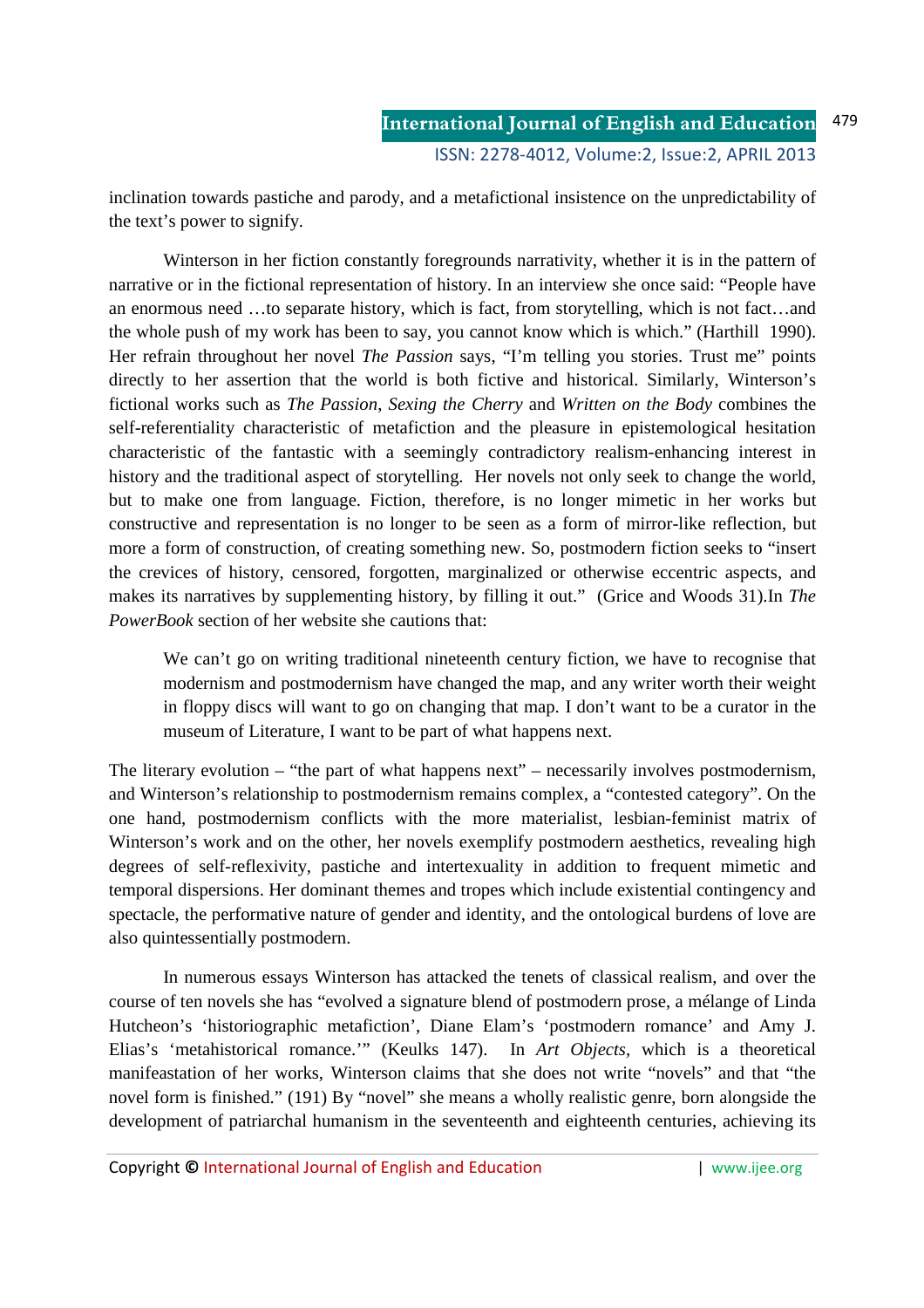height in the Victorian period and its point of exhaustion with the advent of modernism. What Winterson seems to dislike, then, is the banality of the Victorian attitude to art, which she describes as the absurd attempt of Victorian writers to transform art into "a version of everyday reality." (31). Her suspicion of realism is so visible that she is ready to forego one of her most valuable and distinctive gift, that of storytelling. Thus, she self-consciously justifies the inclusion of "stories within stories" in her fiction as "a trap for the reader's attention", insisting that she is "not particularly interested in folk tales" and that she is a "writer who does not use plot as an engine or foundation." (189).

 Although, Winterson's themes range widely, conforming the richness of her imagination, yet, the quest for the self or identity is one of the central themes of her fiction, for it is through them that Winterson attempts the metaphorical mapping of the self that resides at the base of her fiction as well as postmodernism itself. Moreover, there is always one theme to which she invariably returns: the power of stories to shape desire, to defend against the weight of inevitable loss and to move towards love. "Love" is a "grand-narrative" that occupies a predominant position in Winterson's trope and re-occurs quite frequently in Winterson's ouevre. Winterson told her former partner, the Australian critic Margaret Reynolds in an interview that, in her work, the same themes "do occur and return, disappear, come back amplified or modified, changed in some way, because it's been my journey, it's the journey of my imagination, it's the journey of my soul in those books." (Andermahr 7)

Winterson's work has always pushed at the boundaries of storytelling in order to stretch language, to show what language can do. Her concern with the transgressive clearly includes crossing and re-crossing the conventional limits of narrative. And as she highlights the fictionality of her work so she also foregrounds the practices of reading. Winterson is archly aware of the fact that her books only take on existence when read; that is, that reading re/creates the text: "When I talk about writing I have to always come back to reading" (2006). In *Art Objects* (1996) Winterson convincingly argues that reading is itself an art, one that is difficult to acquire and has to be practiced and refined. The non-linear narratives and temporal eclecticism in her novels insist that the reader is conscious of the practice being enacted; indeed, Winterson deliberately makes her readers aware of the fact that one is reading, "I'm telling you stories." In addition to the ways in which her novels make the reader work, Winterson's characters themselves are often readers and their reading skills, or lack of them, become central to the unfolding of story/ies. Thus reading is highlighted in two different ways – one, the texts demand attention and interaction from the reader and simultaneously the texts explicitly represent readers and reading. Another very pertinent aspect that has to be kept in mind is Winterson's own reading and her representation of canonical works. Her writing abounds with intertextuality and literary allusion as she reworks both traditional stories and traditions of storytelling. These aspects work together to blur the conventional distinctions between author, reader and text. "The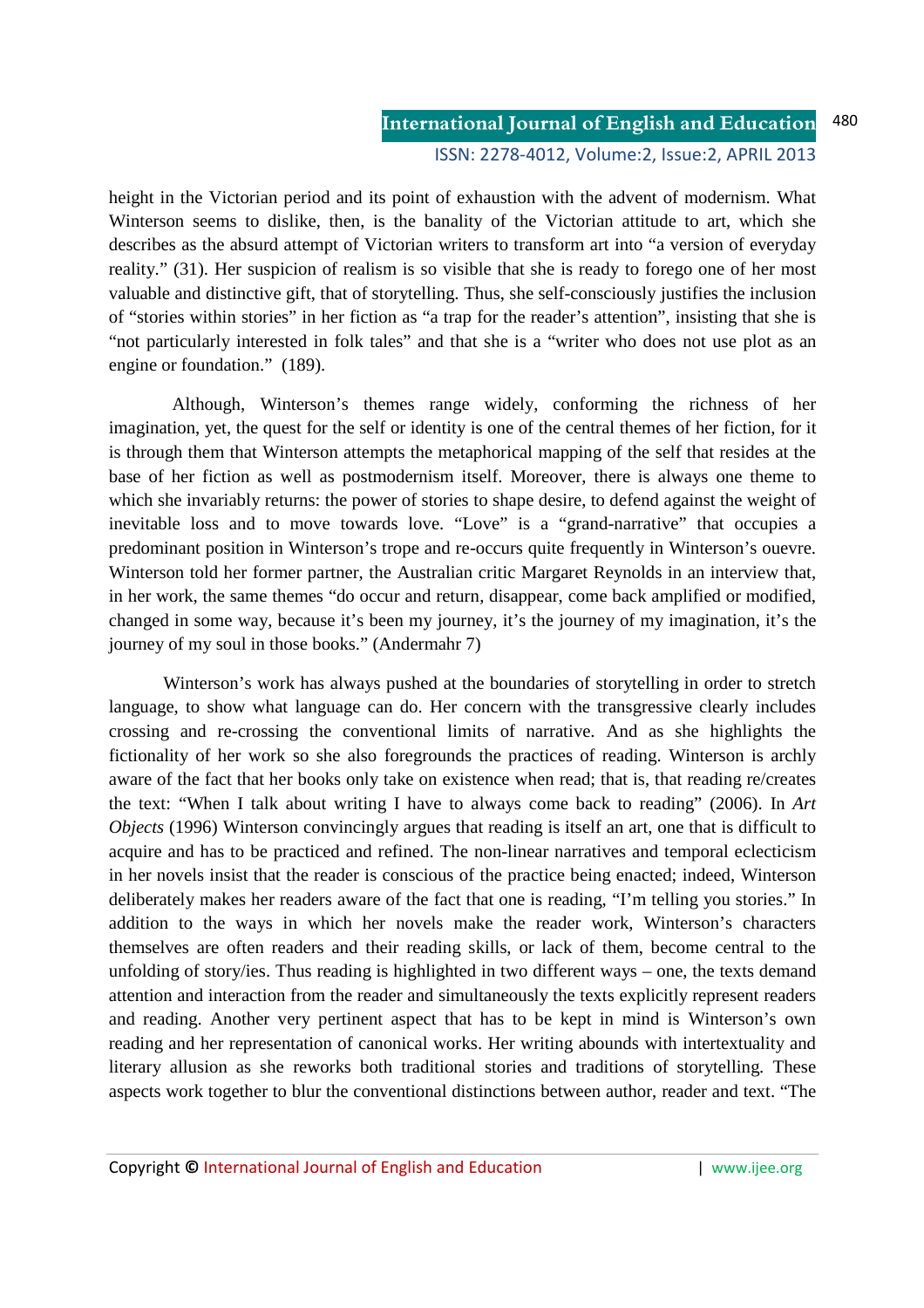author is also the re/reader; the reader 'writes' the work; the text is a site that shifts its significance, that is continuously in flux." (Carpenter 70).

It seems unnecessary to state that in Winterson's works, writing and reading are inextricably linked. The connection is not, however, always explicitly made. Winterson's novels demand that the reader is active and engaged. In Barthesian terms her work broadly conforms to the characteristics of the "writerly" text in that reader is not a passive recipient of the story but rather participates in the creation of meaning. The reader's relationship with the text fluctuates and thus interpretation remains open-ended, this will become clear by a postmodernist reading of her works *Sexing the Cherry* and *Written on the Body.*

#### *Sexing the Cherry*

Winterson's fiction constantly rewrites history and myths. *Sexing the Cherry* describes how the narrator constantly feels her subjectivity escapes her, the narratorial 'I' in the novel shifts, from the Dog Woman to her son Jordan. In *Sexing the Cherry,* the narrators Dog Woman and Jordan are autodiegetic, that is, they are both narrators as well as protagonists, reporting their life stories in retrospect in a manner characteristic of Buildungsroman. Thus, the novel simultaneously moves in two opposite directions. On the one hand, the physical journey of narrator progresses from past to present along a chronological time. On the other hand, their minds move backwards as they try to recover the lost memories and repressed desires of a past that seems fragmentary and incomprehensible to them. As early as 1994, Paulina Palmer situated Jeanette Winterson with Margaret Atwood and Angela Carter in "a postmodernist trend characterized by the delination of subjectivity as fractured and decentred." (Palmer 181) In *Sexing the Cherry*, explorations into the nature of subjectivity lead to theories of the self as able to transcend time and space in the construction of a new concept of time and space as flexible and at the command of the self: "Time has no meaning, space and place have no meaning, on this journey. All times can be inhabited, all places visited. In a single day the mind can make a millpond of the oceans." (80) The novel concerns spaces that remain as yet undiscovered despite the explorations taken by humans on earth. This in turn affects the conception of time in the novel, as it repeatedly dislocates our conventional understanding of time, questioning the metaphysical conceptions of time erected by language. Within this dislocation of space-time, the novel asks one of the central postmodern questions about the relativity and certainty of epistemology: "Maps are being re-made as knowledge appears to increase. But is knowledge increasing or is detail accumulating?"(81) Winterson's world is not simply one of facts, but one of stories and narratives, which are folded within each other; hence, the realms of the aesthetic and the imagination assume a new importance. The novel extols the realm of the aesthetic, set against the pure empirical world, realizing the realm of the imagination to form other important and acceptable places that need exploring. *Sexing the Cherry* is about the insertion of fantasy into what is taken to be reality, or history, and the supposed fixed oppositions of these two categories.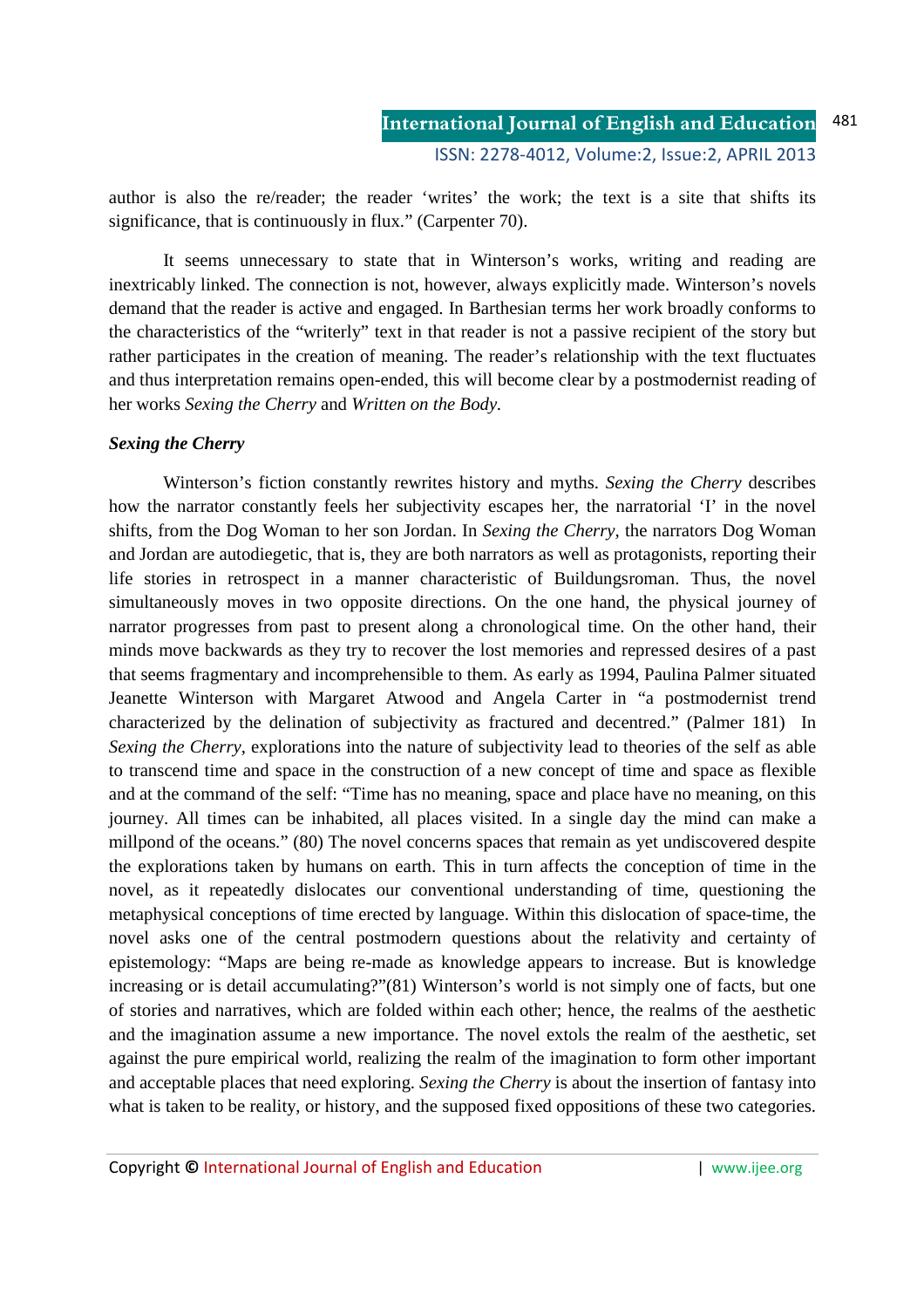What appears to be a history of the English Civil War, and the early seventeenth century, turns out to hide the myths of the Dog Woman and the twelve dancing princesses.

The magic is a way of decentring the realism, or suggesting an alternative way of life. Winterson is always interested in those aspects that are covered up by narratives. At the beginning of her novel *Sexing the Cherry*, the protagonist states:

Every journey conceals another journey within its lines: the path not taken and the forgotten angle. These are journeys I wish to record I wish to record. Not the ones I made, but the ones I might have made, or perhaps did make in some other place or time. (2)

 The defining characterstic of postmodernist art is its paradoxical nature, its deliberate refusal to resolve contradictions and to raise questions about or render problematic the commonsensical and the natural. Indeed *Sexing the Cherry* may be set to belong to Hutcheon's category of "historiographic metafiction, a paradoxical type of postmodernist novel that combines "self reflexivity with history." Thus, its main story line is situated in the  $17<sup>th</sup>$  century, at a time of extraordinary upheaval in English history, but the historical events that take place in *Sexing the Cherry* are not focused from the generalist and totalitarian prospective required by world history but rather from the subjective prospective of two marginal narrator characters, a huge dog breeder who lives by the bank of the Thames, nicknamed the Dog Woman, and her foundling son, Jordan.

 The fact that Jordan can cross the boundary separating the world of common day reality from the world of fantasy suggests the complementarity and reversibility of real and the unreal, of the imagined and the actually lived. Moreover, the merging of events and characters widely separated in time in what appears to be an atemporal present successfully challenges the chronological notions of past, present and future in favour of the cyclical temporality of myth. Further, the weird coexistence of real and fantastic worlds is reflected in the paradoxical characterisation of the Dog Woman and Jordan. While the young man has a perfectly normal physical appearance, his narration is wholly concerned with his travels to unreal cities and his relationship with fantastic characters. By contrast, the Dog Woman in Sexing the Cherry is described as a flexible materialist and has never travelled beyond London and is a fantastically huge giantess, who, like "the awe-inspiring ogres in fairytales, has murdered or maimed thousands of men, including her own father." (107) She herself constantly alludes to her grotesque Swiftean parentage. For instance, she refers to her body as "the mountain of my flesh," and when a frustrated lover complains that she is too big for sex, she resorts that all her bodily parts are "all in proportion" to each other (107). Her huge body and her ugly face with a flat nose, a few broken black teeth and skin covered with pock marks as big as caves where fleas live (24) provoke in male onlookers a misogynist nausea. The Dog Woman shows a most benign and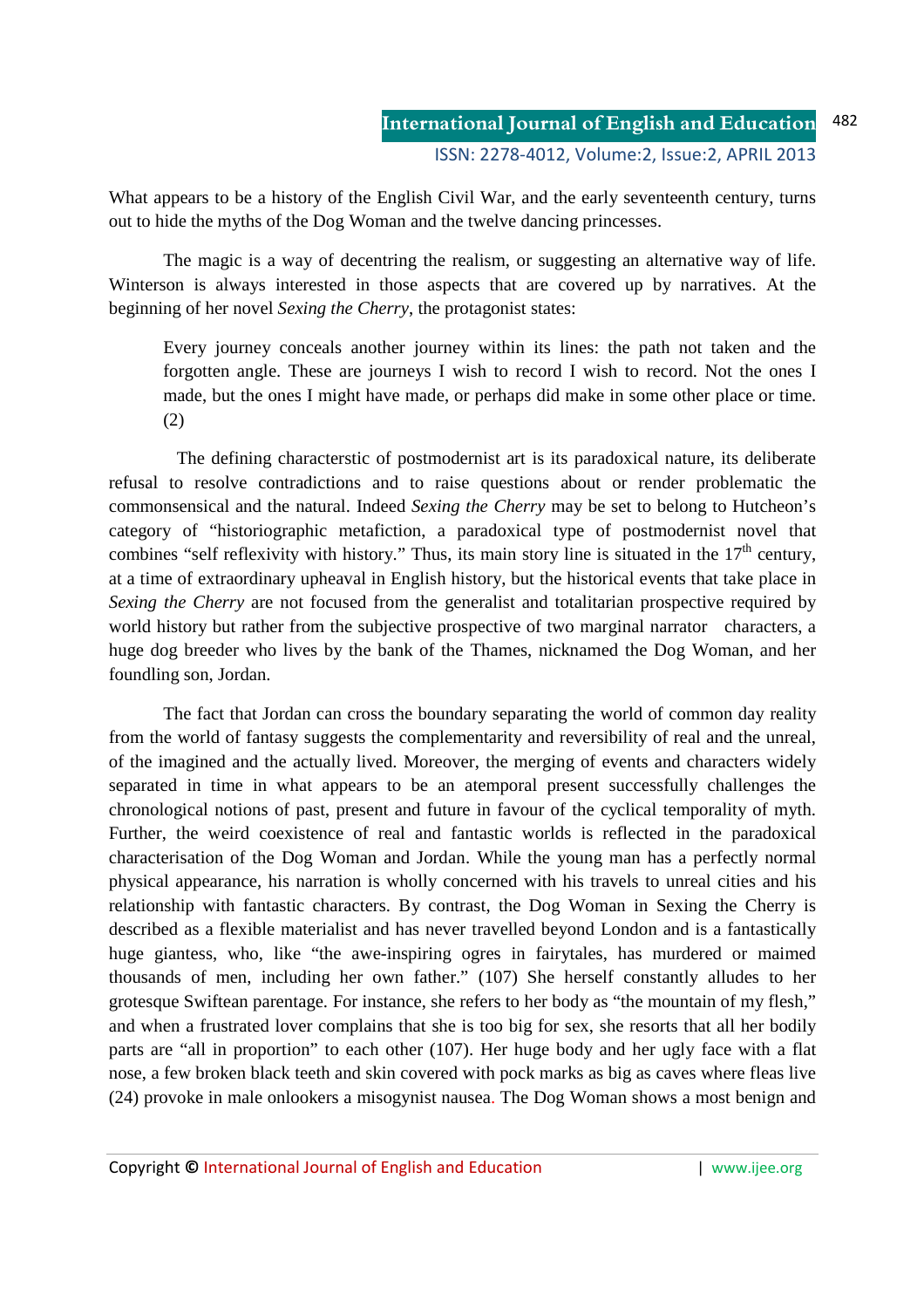protective side towards her numerous female friends, including nuns, prostitutes and the wives of the Puritan men she loathes.

Winterson's powerful depiction of communities of women and her presenting an alternative female symbolic realm beyond "heteropatriarchy" shows how while existing in the realm of fictional myth, these are politically powerful images for women. The postmodern critics and queer theorist's foregrounding the deconstructive potential of sexual identities and gender blurring in her works. Drawing on Butler's theories of gender as performance and queer models of transgendered body, Dog Woman's grotesque body can be described as a "queer body" which challenge sexual stereotypes and deconstructs the concepts of natural body, and thus presents a new sexual politics based on difference, diversity and plurality, all tenets of postmodernism.

Indeed, it is only with men, especially Puritans with a double standard of morality, that she displays the all-devouring and deadly facet of her Mother-earth personality. To this type of man, the Dog Woman appears to be, literally, a monster. Thus, her parson has forbidden her to enter the church on the contention that "gargoyles must remain on the outside" (SC 14). And, on seeing her for the first time, the half-wit who kept the gate of the royal gardens tells Tradescant in utter discomfiture that the "garden had been invaded by an evil spirit and her Hounds of Hell" (29), thus comparing her, as Patricia Waugh acutely notes, "to Milton's Sin with her brood of hungry dogs."

Sandra M. Gilbert and Susan Gubar have pointed out how the monstrosity of mythical female hybrids such as sirens, harpies and sphinxes is invariably located in the lower half of their bodies, thus symbolising men's fear of female sexuality and power. Similarly, the Dog Woman's monstrosity is located in her lower half and is associated with her sexual power. The day she lifts her skirts over her head to show the public that she is not hiding any weights, before competing with an elephant in a fair attraction, she provokes "a great swooning amongst the crowd" since she is "wearing no underclothes in respect of the heat" ( 25). From Lacan's perspective, the Dog Woman's colossal inability to understand the metaphors of patriarchy further augments her position in the unsymbolised realm of the imaginary and confirms the epigraph's assertion that language is the decisive battle ground for the transformation of the symbolic order. Added to her grotesque monstrosity, the Dog Woman's literalmindedness situates her in a strategic position to reshape patriarchy's false picture of the world, since it is only by transforming the metaphors of patriarchy that she can aspire to create a new symbolic order capable of responding to her own, more feminine and authentic picture of the world.

 Jordan also Compares his secret book to the invisible letters written by the ancient Greeks, remarking that they were "written in milk" (10). This remark adds crucial insight into the type of individuation process he is initiating, since it points to Jordan's invisible book as an example of *ecriture feminine*, the type of writing written with *langue lait,* the 'white ink' of "mother's milk" that Helene Cixous proposes as an alternative to the 'phallogocentric' writing of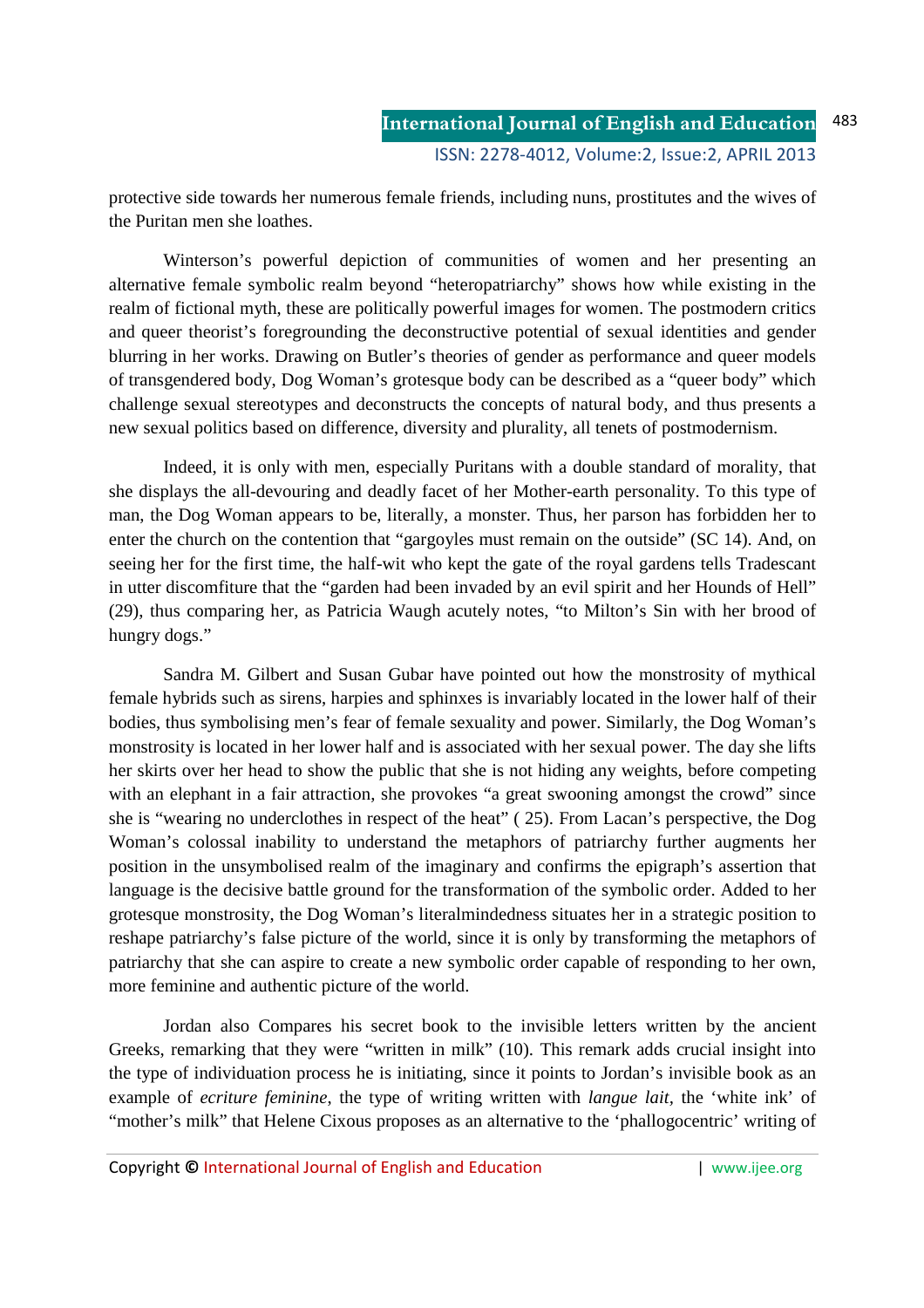patriarchy, carried out as she asserts, with a pen/penis. As becomes clear at the end of the novel, Jordan's individuation process involves his understanding of the constructedness of binary oppositions like father/mother; man/woman; culture/nature; head/hearth and the eventual revelation of his bisexuality. Dog Woman's only fear is not that Jordan might be bodily injured in the course of his journeys, but that he might lose "his heart. His heart" (41), knowing as she does that "he has not my common sense and will no doubt follow his dreams to the end of the world and then fall straight off"(40). If Jordan has to find his own identity, then, he will have to overcome his feeling of incompleteness, symbolised by his obsessive search of Fortunata, and acquire his mother's androgynous completeness.

Thus, one can examine the intersection of lesbianism and postmodernism in *Sexing the Cherry*. Winterson fully uses both lesbian-feminism and postmodernism to deconstruct the sexual identities of her characters and displays how the template of sex and gender can be opened up and the identities can become unstable and fluid. Further, the alternation of narrative voices in the novel complicates its basic pattern, as does the undercutting of the narrative flow by the interpolation of additional texts. In these metanarratives, that is, a narrative within a narrative, fictional discourses such as fairytales, fragments of romance, poems and religious and mythical texts are juxtaposed with the objective discourses of history, medicine, psychology, critical theory, Greek philosophy, Newtonian science, the New physics and so on. The trespassing of narrative and ontological boundaries and the juxtaposition of realistic, fictional, mythical and biblical variations on the same events is a postmodernist narrative technique consciously employed by Winterson to subvert and question the earlier texts and histories.

## *Written on the Body*

*Written on the Body*, Winterson's fifth novel, presents a narrator which questions gender identity through a complete absence of gender identification. There is no physical description of the narrator's body throughout the novel – it remains invisible. The lover's body in *Written on the Body* is invisible to any objectifying gaze. It can be seen as female, male, hermaphroditic, transgendered, differently abled, from any culture in the world, with any sexual preferences or any combination of the above. With this non-specific narrator, Winterson is evading the consequences of gendering that Monique Wittig, in her article "The Mark of Gender," expresses clearly: "Language casts sheaves of reality upon the social body, stamping it and violently shaping it." (78) Winterson evades the enforcement of a gender-bound heterosexual concept of love by giving the lover an invisible body, which is fabulous because it cannot be classified nor it can be put into neat compartments, moreover it is enigmatic and full of endless possibilities.

Jeanette Winterson's language opens up imaginative possibilities rather than delimiting them, perhaps because as Winterson writes, "the important things are often left unsaid; rather, they are inferred, between the lines, or written on the body." ( ) In part, this is because Winterson most often avoids the conventions of realism as for her they point to "a terror of the inner life, of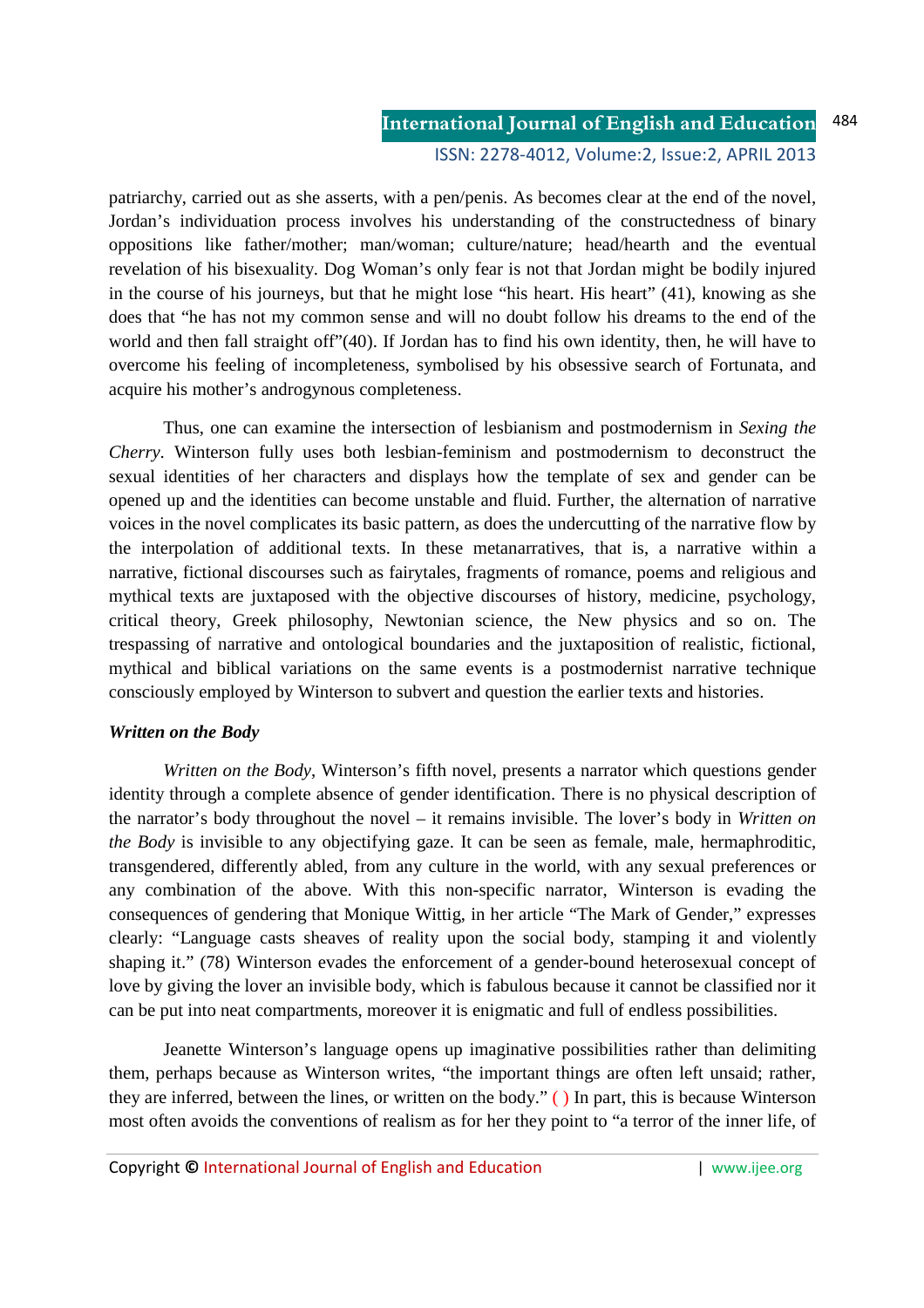the sublime, of the poetic, of the non-material, of the contemplative."( ) Winterson uses the poetic, the fantastic, the imaginary and the magical in her fiction and evinces a commitment to revivify and transform language.

In the novel, the body is positioned as a text that can be both written and read. Or, conversely, the text is represented as a body and, as such, as an animate object that is constantly changing and that can exert not only intellectual but also physical pleasure, and, conversely, pain upon the reader. The relationship between reader and text is located as more than a cerebral activity; it is intimate, embodied and has the potential of changing lives. The idea that the body can be read and re-read, written and rewritten is the central motif of *Written on the Body*. The novel tells of a love affair between a married woman Louise and the unnamed narrator. The gender and physical aspect of the autodiegetic narrator are never made explicit and the identity of the narrator is problematised, thus suggesting that s/he enjoys the type of bisexuality Jordan achieved in *Sexing the Cherry* at the end of his quest for individuation. The programmatic nature of the narrator's bisexuality in *Written on the Body* has not always been interpreted differently by different critics. Thus, Rachel Wingfield considers the narrator's androgyny as an example of formal experimentation, the result of the author's "postmodernist pre occupation with writing about writing."

It seems that Derrida's insight is clearly shared by Winterson, as one of her most characteristic narrative strategies is to place language in quotation marks, as if it were, and in so doing to reframe meaning. She writes:

My work is full of cover versions. I like to take stories we think we know and record them differently. In the re-telling comes a new emphasis or bias, and the new arrangement of the key elements demand that fresh material be injected into the existing text.  $( )$ 

Importantly, then, while meaning is contextually bound, contexts are boundless. As Winterson insists, "there is no limit to new territory….Reality is continuous, multiple, simultaneous, complex, abundant and partly invisible"

 Winterson has remarked that art has the capacity to allow us to apprehend more than the visible world. In her work, she explores desire, the "valuable, fabulous thing" that remains difficult to articulate. Winterson is trying to establish the same thesis as put forth by Judith Butler in *Gender Trouble* that identity is not something one is born with, but a fluid, everchanging and complex ideological process, determined by the individual's relationship with other individuals. We cannot refer to the narrator as a "she", meaning hereby that narrator can't be referred to as a woman/lesbian because that will ignore the text's insistence that we use the slashed forms "s/he" and "her/his" even if having to use the slashes is irritating, precisely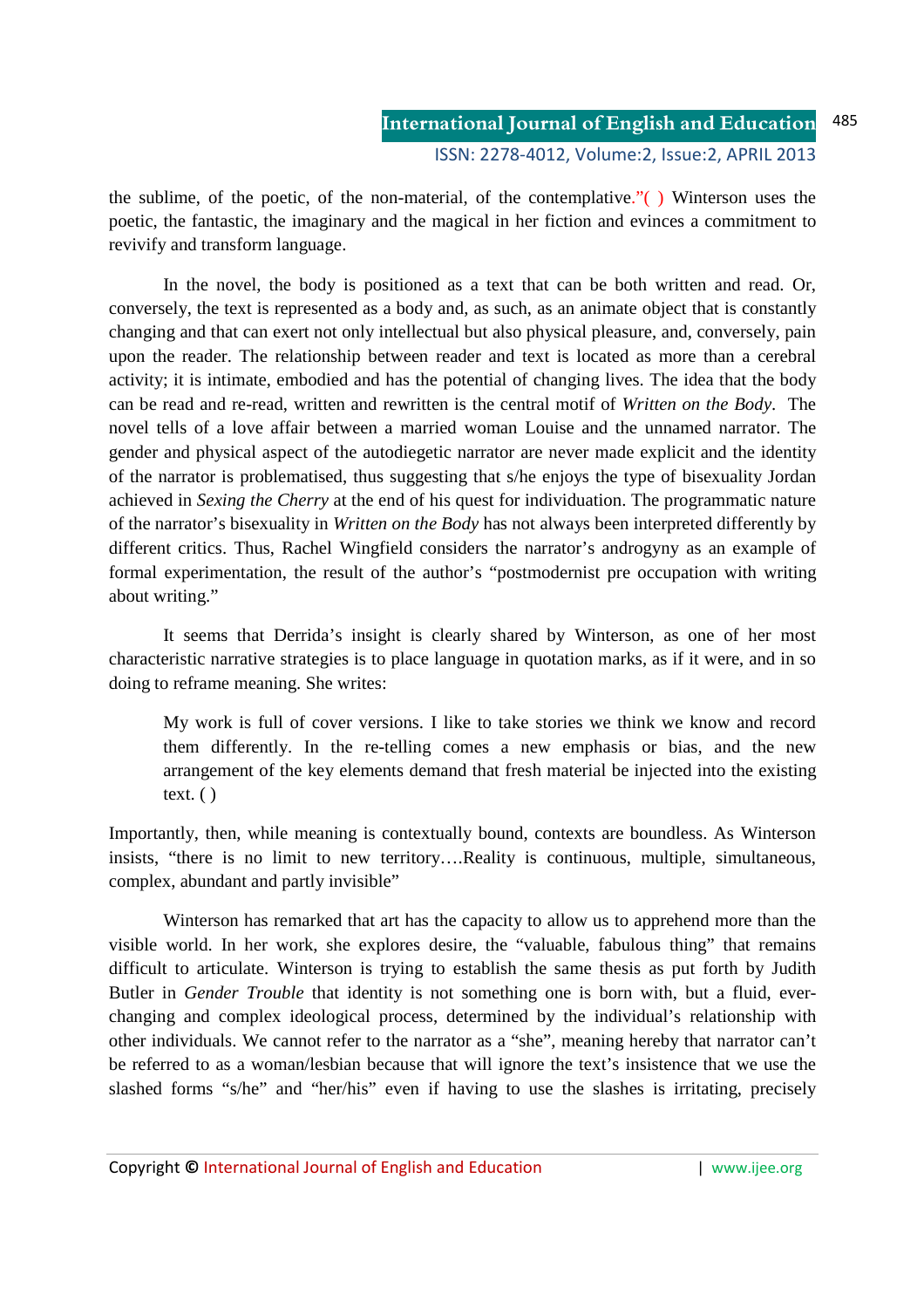because it is this irritation that will challenge and set into question the objectivity of patriarchal assumptions about identity.

As the title suggests, *Written on the Body* is a self-conscious experiment in ecriture feminine, carried out by an autodiegetic author-narrator, whose aim, as Ute Kauer has succinctly put it, is "no longer self-discovery, but rather self-construction." (6) In this sense, it is important to realise that, like earlier Winterson autodiegetic narrators at the beginning of their narration, the nameless narrator of *Written on the Body* is a purblind hero/ine engaged in a quest for selfindividuation. The novel begins with the narrator presenting her/himself as a reckless Lothario (20) involved in numberless love affairs with partners of both sexes that only last for a brief span of time, either because of the partners' various oddities; because of sheer incompatibility or, more often, because the narrator's sexual partner is a married woman who tries to lessen the unhappiness and monotony of her married life by indulging in a secret and passionate sexual affair, without ever, however, contemplating the possibility of setting her marriage at risk. This is a source of endless suffering for the narrator, who hopes for a more stable and affective relationship and invariably ends up heartbroken, feeling misused, objectified and forced to find refuge in her/his own private "island" (27). The narrator's rakish behaviour unexpectedly comes to an end when s/he meets Louise Fox, a beautiful Australian woman who has splendid red hair. Unlike the narrator's earlier partners, Louise falls in love with her/him, sees no reason to hide their relationship and is ready to divorce her husband, Elgin Rosenthal, a well-to-do cancer specialist, whose orthodox Jewish background is made to symbolise his uncompromising patriarchal ideology. After several months of shared bliss, the narrator learns that Louise is suffering from leukaemia and makes the unilateral decision to leave her in the hands of her husband so that she can undergo specialist treatment in his private Swiss clinic.

After telling this story, the narrator raises the question of her/his own reliability, addressing the reader in a self-conscious frame-break: "I can tell by now that you are wondering whether I can be trusted as a narrator." (24). The narrator repeatedly addresses the reader with this type of questions, so that, as Kauer has noted, s/he "ironises his/her own role constantly as well as the role of the reader [and] plays with the moral objections the implied reader might raise by anticipating them." Near the end of the novel, the narrator, who is now living alone in a remote cottage in the Yorkshire countryside and is feeling quite sick with yearning for Louise, overtly acknowledges the fictionality of her/his account, when s/he admits that s/he is "making up my own memories of good times" (161). This remark confers a circular structure on the novel and situates the author-narrator in the position of earlier Winterson protagonists like Jordan and Henri, who also wrote the stories of their lives in retrospect and warned their addressees that they were telling stories or reporting imaginary voyages, not facts.

Once the fictionality of the memoirs is taken into account, it is easy to see that the onedimensionality of the narrator's lovers is that of well-worn literary types. Inge, for example, is a butch in the invert tradition of the butch/femme couple of early lesbian fiction. By contrast,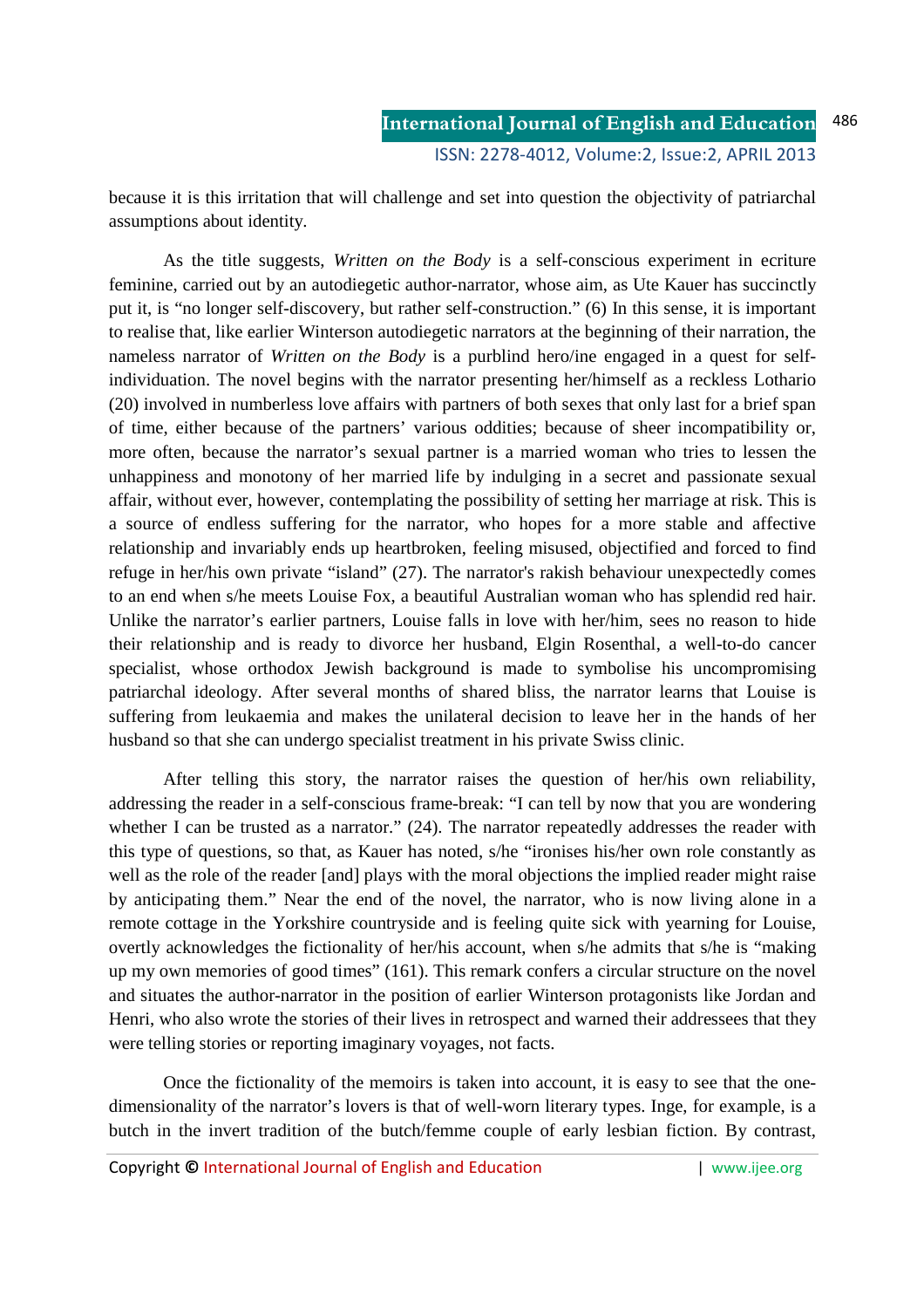Jacqueline, the narrator's latest partner, is a clear example of lesbian 'femme' She is described as a "sort of household pet" (25), and we learn that she installed herself in the narrator's house and assumed the role of housewife without asking first. Other lovers mentioned by the narrator are equally one-dimensional and parodic. The novel *Written on the Body* opens with the question: "Why is the measure of love loss?" (9). This question reflects the narrator's state of mind at the time of writing, which is of utter despair and misery after having lost Louise. This is the question the narrator tries to answer by writing her/his fictional "memories" and the sentence that, according to Jeanette Winterson, concentrates the "single image" around which the whole novel develops (*Art Objects* 169-70). Once posed, the question triggers off what can be described as the narrator's "remembrances of things past." Structured chronologically in the form of diary entries, the evolution of the narrator and Louise's relationship follows the natural rhythm of the seasons through the year, thus suggesting that it has the wholeness of a cosmogonic cycle: it begins with the happy memory of "a certain September" when Louise declared her love; reaches a climax of passion in an August ; is interrupted when the narrator decides to leave Louise to save her as she is suffering from leukaemia on "Christmas Eve" ; and concludes in October with the lovers' reunion .

In the first entry we find the narrator struggling for the right words to write about love. As s/he reflects in *Written on the Body* that, "love demands expression" but it is difficult to express love adequately, since "I love you" is always a quotation (9) and there are too many clichés surrounding the question of love:

Love makes the world go round. Love is blind. All you need is love. Nobody ever died of a broken heart. You'll get over it. It'll be different when we're married. Think of the children. Time's a great healer. Still waiting for Mr Right? Miss Right? And maybe all the little Rights?

It's the clichés that cause the trouble. (10)

Susana Onega in her full-length study, *Jeanette Winterson: a Contemporary Critical Guide,* has said that the narrator's words bring to mind Umberto Eco's definition of postmodernist irony by reference to love in the *Postscript to The Name of the Rose*:

I think of the postmodern attitude as that of a man who loves a very cultivated woman and knows he cannot say to her "I love you madly" because he knows that she knows (and that she knows that he knows) that these words have already been written by Barbara Cartland. Still, there is a solution. He can say, "As Barbara Cartland would put it, I love you madly". At this point having avoided false innocence, having said clearly that it is no longer possible to speak innocently, he will nevertheless have said what he wanted to say to the woman: that he loves her, but he loves her in an age of lost innocence.(67)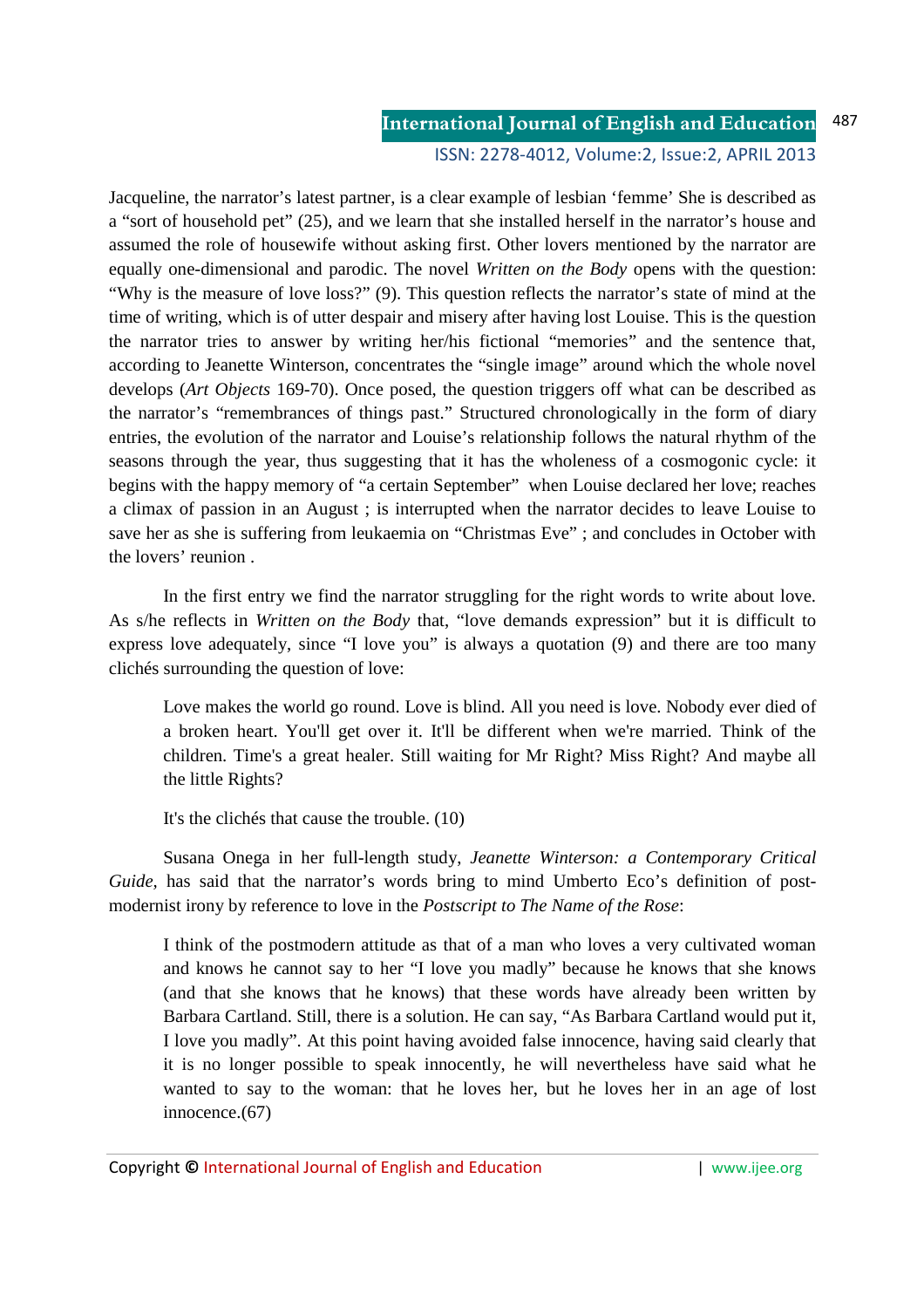#### **International Journal of English and Education** 488

#### ISSN: 2278-4012, Volume:2, Issue:2, APRIL 2013

According to Eco, then, the only way in which we can still use the well-worn words of love with the purity and intensity of their pure meaning is by having recourse to irony. From this perspective, the jokes made by the narrator of *Written on the Body* in the recounting of her/his absurd sexual feats and her/his acknowledgement of the fictional nature of the events narrated acquire the double irony, for, although s/he makes constant use of literary clichés to describe her/his sexual feats, the narrator seems to be frankly unaware that s/he is behaving according to these clichés. The lack of self-directed irony in the narrator's report surely is what produces a distancing effect in the readers, revealing the narrator's moral bluntness. This is made evident, for example, when, surprised by the realisation that Louise is not reacting like her/his previous married partners, the narrator says that she is not following the set directions: "This is the wrong script. This is the moment where I'm supposed to be self-righteous and angry. "(18). In her/his relationships with numberless married women, the narrator invariably assumed the role of pleasure-giver and victim. When the narrator realises that Louise is not behaving like other married women, that she is in fact offering her/him a relationship built on terms of equality and love, s/he is panic-stricken about living an experience that does not respond to the habitual scheme: "Yes you do frighten me. You act as though we will be together forever. You act as though there is infinite pleasure and time without end. How can I know that? My experience is that time always ends" (18).If s/he is to grow morally and spiritually, then, s/he will have to become aware of the seriousness of Louise's proposal and of the artificiality and wrongness of her/his sexual behaviour.

Before falling in love with Louise the narrator was bisexual in the sense that s/he had sexual intercourse both with women and men, but the relations with her/his partners followed traditional patriarchal patterns of binary opposition and inequality. Her/his bisexuality simply meant that s/he could switch sexual roles: s/he could be the victimiser and the victim, the butch and the femme, the rakish Don Juan/Lothario/Casanova and the masochistic sexual toy of middleaged married women. It is this fear of "infinite pleasure", then, that the narrator must overcome ifs/he is to acquire the wholeness and maturity of Cixous's "other bisexuality" which Jordan achieved at the end of *Sexing the Cherry*. Thus, Winterson subverts the traditional gender roles and binary oppositions in her postmodernist text to show that gender and identity are social constructions by her introduction of a narrator whose name, sex, gender and age are intentionally kept hidden so that "heteropatriarchy" and binary oppositions can be questioned and hence deconstructed.

Thus, the novels *Sexing the Cherry* and *Written on the Body* provide a politically useful postmodern unsettling of fixed boundaries and gendered identities. Winterson by employing postmodern techniques construct her narratives in such a way that it questions the social constructs of sex, gender and sexuality. She fruitfully exploits the techniques as well as the ideology of postmodern historiographic metafiction to challenge and subvert patriarchal and heterosexist discourses and ultimately provides an oppositional but positively forceful critique.